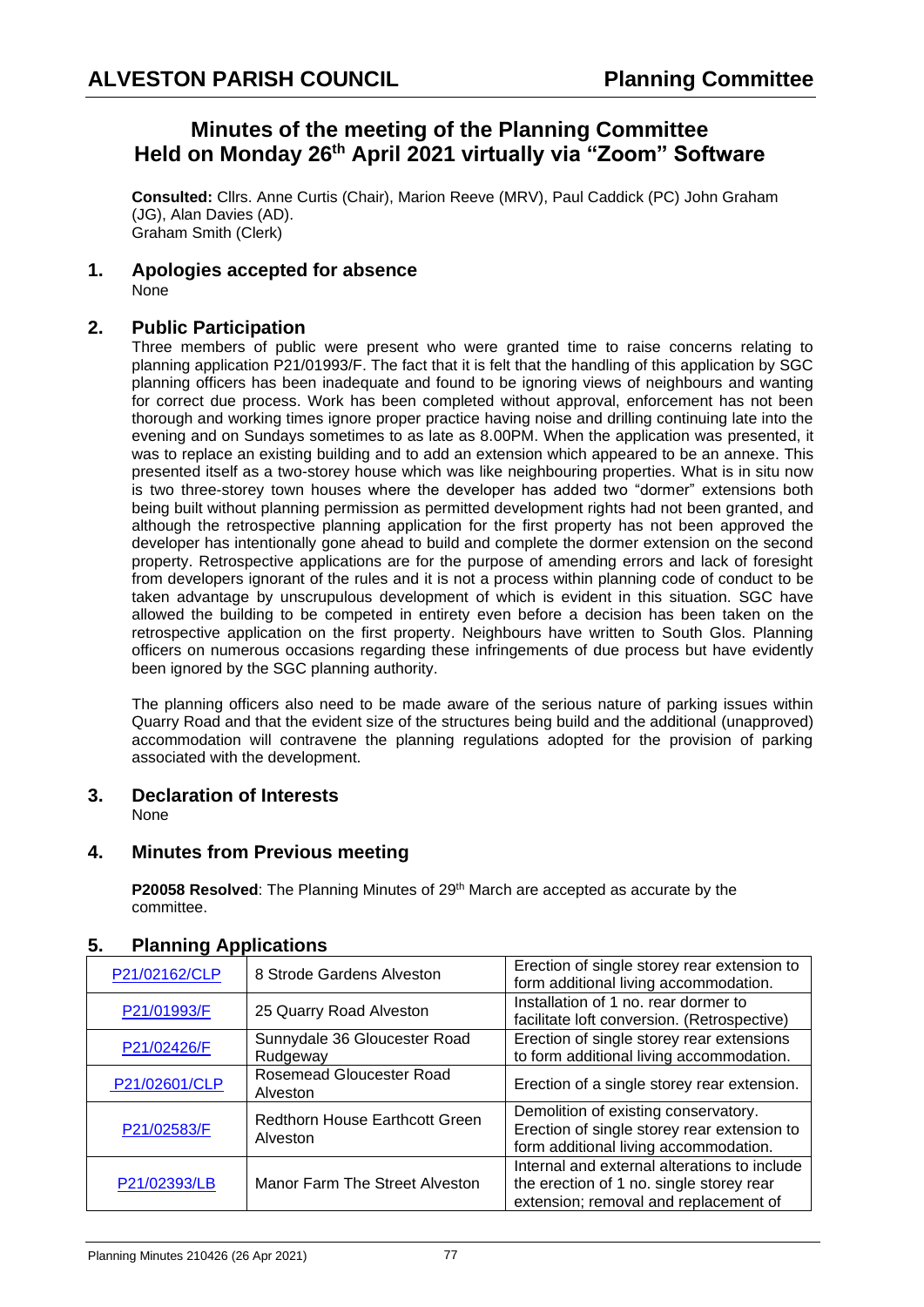|             |                                | render on South and West elevations and<br>chimneys; repointing of stone work on<br>East and North elevations, and removal<br>and replacement of roof tiles on East and<br>West roof slopes. |
|-------------|--------------------------------|----------------------------------------------------------------------------------------------------------------------------------------------------------------------------------------------|
| P21/02396/F | Manor Farm The Street Alveston | Erection of a single storey rear extension<br>to form additional living accommodation                                                                                                        |

The Parish Council Planning Committee discussed at length the rules relating to permitted development rights and (AC) stated that the rights were suspended and therefore planning permission was required. (AC) asks SGC what was the point of removing the permitted development rights in the first place when the developer is permitted to retrospectively develop despite being aware of the processes involved. (AC) states that there is little point of Parish Councils to scrutinise these issues when it is washed over by the SGC planning authority.

Councillors requested that (Clerk) read an email received from SGC Cllr Matthew Riddle stating;

- 1. A complaint was received by SC Council last September, the site was visited and investigated and it was found that no breach had occurred.
- 2. After received a call from a resident in March I logged a complaint about the possible building of a dormer window in the roof of the existing house (the additional house at end, at that time has not been started). At least one other complaint was also logged.
- 3. The building of that dormer window was found to be in breach of planning, because while such a structure is allowed under Permitted Development Rights (PD Rights), when the permission for the additional house was granted the DR Rights were removed. Therefore, such a structure required planning permission. It is standard practice for SGC then to request a planning application from the owner to regularise the situation. A planning application was submitted.
- 4. At this point (mid March) I requested that a 'Stop Notice' be put on the building to stop many further work until these matters were resolved. I raised it with the case officer who in consultation with the head of enforcement concluded that it did not meet the national government criteria for a Stop Notice to be used.
- 5. When the additional house on the end was built that too had a dormer window, without planning permission. I brought that to the attention of SGC as well, and again a planning application was request and submitted.

We now await the planning officer's report on the planning application and Keith and I will 'call it in' to a Planning Committee Meeting if the Planning Officer recommends consent for the dormer windows.

Councillors requested that (Clerk) write to SGC expressing concerns regarding the application.

*PL210426 - 01:* Compose and deliver a letter to South Glos Council expressing the Planning Committees' and neighbourhood concerns relating to the development at 25 Quarry Rd.

*(Action to Clerk)*

**P20059 Resolved:** The Planning committee strongly object to application P21/01993/F and a formal letter has been sent from Alveston Parish Council to planning officers under separate cover highlighting the matters arising from the mis-handling of this application by South Glos Councils' officers and the enforcement team and their reluctance to explain the due process that guides them stating that such matters are confidential.

**P20060 Resolved:** The Parish Council Planning Committee have no objections to P21/02162/CLP

**P20061 Resolved:** The Parish Council Planning Committee have no objections to P21/01601/F

**P20062 Resolved:** The Parish Council Planning Committee have no objections to P21/02426/F

**P20063 Resolved:** The Parish Council Planning Committee have no objections to P21/02601/CLP

**P20064 Resolved:** The Parish Council Planning Committee have no objections to P21/02583/F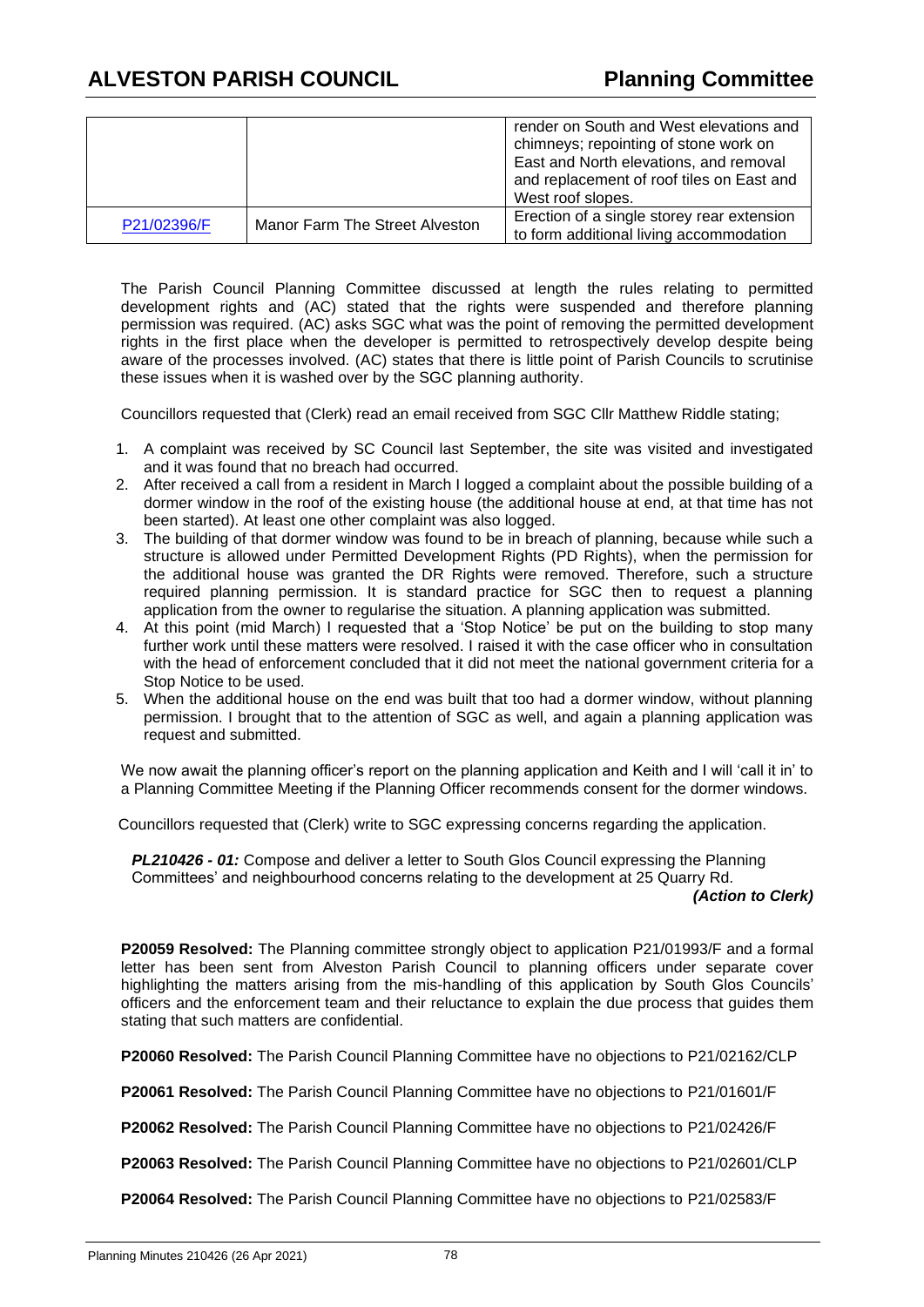**P20065 Resolved:** The Parish Council Planning Committee have no objections to P21/02393/LB but request that SGC monitor to ensure the rules relating to listed building control are adhered to.

**P20066 Resolved:** The Parish Council Planning Committee have no objections to P21/02396/F but request that SGC monitor to ensure the rules relating to listed building control are adhered to.

| P21/01708/TRE | 43 Wolfridge Ride Alveston        | Works to various trees as per the<br>attached proposed schedule of works (<br>Section 5 of the application form) received<br>by the council on the 15th March, as<br>covered by TPO 37 dated 13th January<br>1971.             |
|---------------|-----------------------------------|--------------------------------------------------------------------------------------------------------------------------------------------------------------------------------------------------------------------------------|
| P21/00808/F   | 44 Courville Close Alveston       | Erection of rear conservatory.                                                                                                                                                                                                 |
| P19/13185/LB  | Angers Farm Earthcott Green       | Internal and external alterations to include<br>the replacement of doors and windows to<br>2 no. buildings, the erection of a single<br>storey rear extension and creation of new<br>window openings to 1 no. barn (Barn 2/3). |
| P19/13184/F   | Angers Farm Earthcott Green       | Demolition of 2 No. barns. Change of use<br>of 2 no. agricultural buildings to form 3 no.<br>dwellings to include the erection of a<br>single storey rear extension ( to Barn 2/3)<br>and associated works.                    |
| P21/01009/F   | The Knoll Thornbury Hill Alveston | Erection of front porch. Erection of single<br>storey front and single storey side<br>extensions to form additional living<br>accommodation.                                                                                   |

## **6. Planning Permissions Granted**

(AC) refers to the Angers Farm permissions stating that they go against the recommendations of the planning committee and therefore are included in item 14. (Circulated Schedule)

#### **7. Planning Permissions Refused**

| P21/00820/F | Ashleigh 52 Gloucester Road<br>Rudgeway | Erection of a two storey side extension to<br>form covered walkway and additional<br>living accommodation. |
|-------------|-----------------------------------------|------------------------------------------------------------------------------------------------------------|
|-------------|-----------------------------------------|------------------------------------------------------------------------------------------------------------|

#### **8. Applications Withdrawn**

None

- **9. Notice of appeal (Secretary of State)**  None
- **10. Representation at Planning Meetings.**

None

#### **11. Appeal decisions**

None

## **12. Enforcement Investigation.**

None

#### **13. Licence Application**

None

.